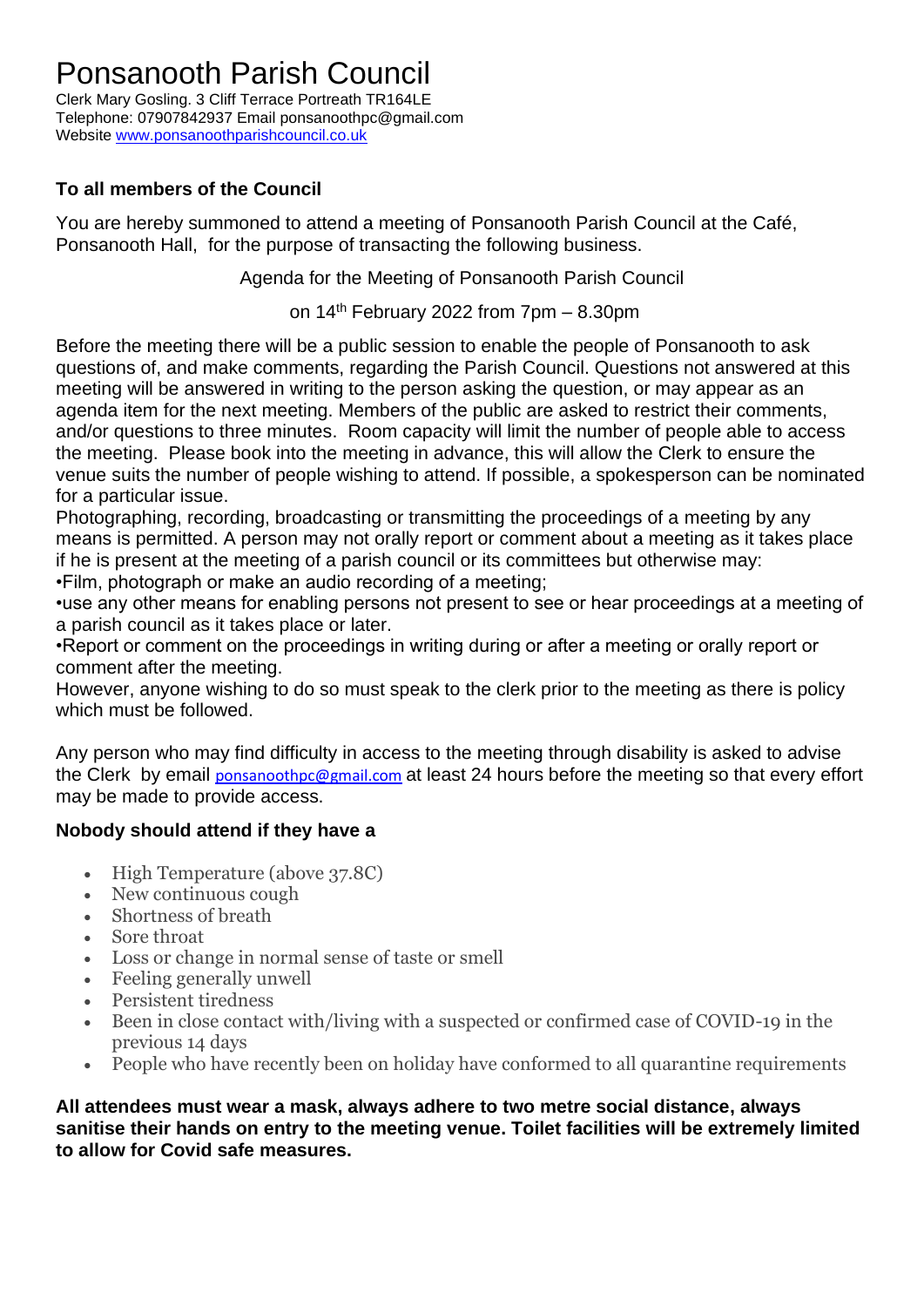# Ponsanooth Parish Council

AGENDA Parish Meeting 14<sup>th</sup> February 2022

- 1. Welcome by the Chairman.
- 2. Apologies for absence.
- 3. Declarations of Interests.
- 4. Public Participation session This provides an opportunity for members of the public to raise questions about and comment on items on the agenda. Time for this session is limited to 3 minutes, per person, Public Bodies (admissions to meetings) Act 1960 s 1 extended by the LG Act 972 s 100.
- 5. To sign as a true and correct record the minutes of the meeting held on 10th January 2022.
- 6. Recommendations from the Finance Committee.
- 7. To receive the finance report for January 2022 including the bank reconciliation for January 2022 and the payment schedule for February 2022.
- 8. Proposal to purchase picnic bench for Trevonnen Road, with grant monies from Cllr P Williams and Coastline Housing at the cost of £892.83 (ex VAT).
- 9. Replacement of Light 02BF at Dingles close as per minute 258/21, to agree associated cost of £1381.63 and budget.
- 10.Parish Logo, draft designs.
- 11.Community Governance Review Consultation deferred proposals,
- 12.Queens Jubilee.
- 13.Report from Cornwall Councillor Peter Williams.
- 14.Commons ? (MF)
- 15.Proposal the PC could become the Burial Authority and take on responsibility for the maintenance and burials at the New Cemetery.
- 16.Coppicing?
- 17.To create a working group for a proposed footpath and acceptance of a fund of £10,000.00 towards this from developer at Pelean Cross.
- 18.PA21/12154 Proposal PROPOSED ALTERATIONS, EXTENSION AND MODIFICATIONS Location Cherry Cottage Enys Hill St Gluvias
- 19.PA21/12729 Proposal Works to trees subject to a Tree Preservation Order (TPO), works to include: - The reduction of T1 Beech - The removal of T2 Sycamore - T3 Sweet Chestnut to be topped to 4 meters and the tree will be ring barked to leave standing dead timber. - T4 Ash, reduction of a lateral branch
- 20.PA21/11857 Proposal Listed Building Consent for the replacement of the roof on three elevations, front, rear and south-east facing. Location 31 St Michaels Road Ponsanooth TR3 7ED